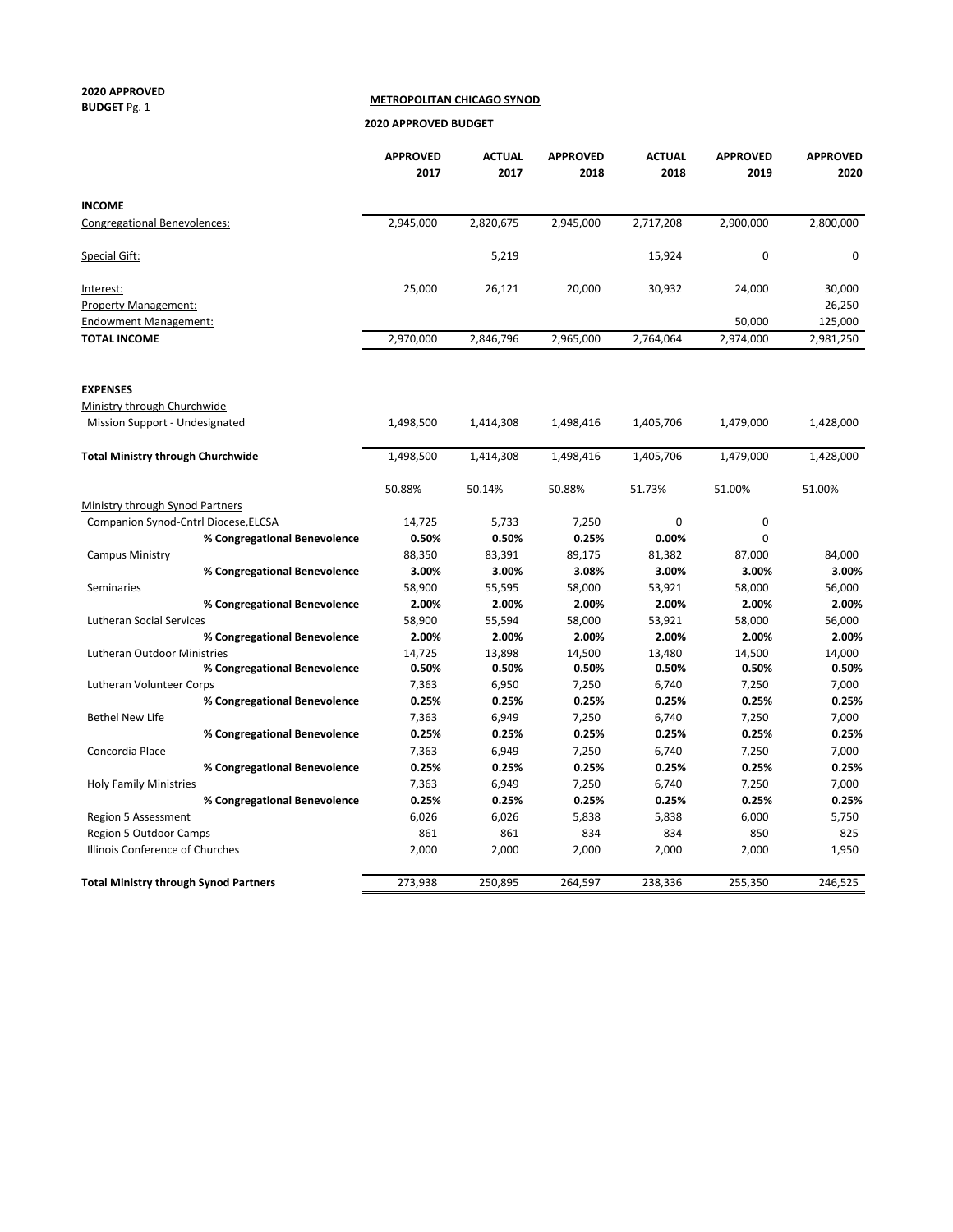# **BUDGET** Pg. 2

#### **2020 APPROVED METROPOLITAN CHICAGO SYNOD**

#### **2020 APPROVED BUDGET**

|                                               | <b>APPROVED</b> | <b>ACTUAL</b> | <b>APPROVED</b> | <b>ACTUAL</b> | <b>APPROVED</b> | <b>APPROVED</b> |
|-----------------------------------------------|-----------------|---------------|-----------------|---------------|-----------------|-----------------|
|                                               | 2017            | 2017          | 2018            | 2018          | 2019            | 2020            |
| Ministry through Bishop's Office              |                 |               |                 |               |                 |                 |
| Ministry Committee (Candidacy)                | 24,000          | 24,867        | 24,000          | 24,210        | 24,000          | 24,000          |
| - Seminary Scholarship                        | 18,000          | 14,149        | 18,000          | 0             | 18,000          | 0               |
| - First Call Theological Education            | 3,000           | 1,699         | 3,000           | 7,711         | 3,000           | 8,000           |
| - Interim Ministry Education                  | 2,000           | 1,296         | 2,000           | 0             | 2,000           | 2,000           |
| Rostered Leader Boundaries Workshop           | 2,000           | 657           | 2,000           | 12,432        | 2,000           | 8,000           |
| <b>Professional Leaders Conference</b>        | 3,500           | 0             | 3,500           | 1,897         | 3,000           | 3,000           |
| <b>Office of Ecumenical Relations</b>         | 2,500           | 6,687         | 2,000           | 1,381         | 2,500           | 2,500           |
| Synod Assembly                                | 10,000          | 2,255         | 10,000          | 22,282        | 10,000          | 10,000          |
| Turnaround Synod Initiative                   | 38,000          | 55,828        | 50,000          | 70,444        | 40,000          | 0               |
| Retiree/Anniversary Luncheon                  | 0               | 2,139         |                 | 3,259         | 0               | 3,000           |
| <b>Mission Communities</b>                    | 339,003         | 293,010       | 352,166         | 508,419       | 350,000         | 0               |
| <b>Transfer Designated Mission Dollars</b>    | (399,003)       | (348, 838)    | (402, 166)      | (578, 863)    | (400,000)       | 0               |
| <b>Total Ministry through Bishop's Office</b> | 43,000          | 53,748        | 64,500          | 73,172        | 54,500          | 60,500          |
| Ministry through Synod Teams                  |                 |               |                 |               |                 |                 |
| <b>Proclamation Team:</b>                     |                 |               |                 |               |                 |                 |
| <b>Global Mission:</b>                        |                 |               |                 |               |                 |                 |
| - Advisory Group-Companion Synod              | 4,750           | 11,430        | 4,750           | 175           | 4,000           | 4,000           |
| - Working Group - Middle East                 | 475             | 200           | 475             | 175           | 475             | 475             |
| <b>Outreach Committee</b>                     | 950             | 404           | 1,200           | 2,392         | 1,200           | 1,200           |
| Worship / Ordination                          | 4,750           | (317)         | 4,000           | 510           | 4,000           | 4,000           |
| Discipleship Team:                            |                 |               |                 |               |                 |                 |
| Diakonia                                      | 1,140           | 1,140         | 1,200           | 0             | 1,200           | 1,200           |
| Let's Talk Publication                        | 2,000           | 2,000         | 2,000           | 165           | 2,000           | 500             |
| Stewardship/Stewardship Initiative            | 5,600           | 16,571        | 5,000           | 1,175         | 5,000           | 5,000           |
| Youth and Young Adults                        | 5,400           | 4,335         | 6,000           | 3,351         | 6,000           | 6,000           |
| <b>Justice Team</b>                           |                 |               |                 |               |                 |                 |
| African-American Strategy                     | 7,500           | 4,487         | 12,000          | 1,673         | 12,000          | 12,000          |
| Antiracism                                    | 16,900          | 16,305        | 18,250          | 16,424        | 18,250          | 18,250          |
| <b>Environmental Concerns Group</b>           | 400             | 175           | 400             | 175           | 400             | 400             |
| <b>Hearing Impaired</b>                       | 8,400           | 8,400         | 9,600           | 0             | 9,600           | 9,600           |
| <b>Hunger Action Group</b>                    | 200             | 200           | 800             | 0             | 200             | 200             |
| <b>Total Ministry through Synod Teams</b>     | 58,465          | 65,329        | 65,675          | 26,215        | 64,325          | 62,825          |
| <b>Synod Council</b>                          |                 |               |                 |               |                 |                 |
| Synod Council, Nominating Committee,          |                 |               |                 |               |                 |                 |
| and Conference of Deans:                      | 9,700           | 7,189         | 8,000           | 8,186         | 8,000           | 8,500           |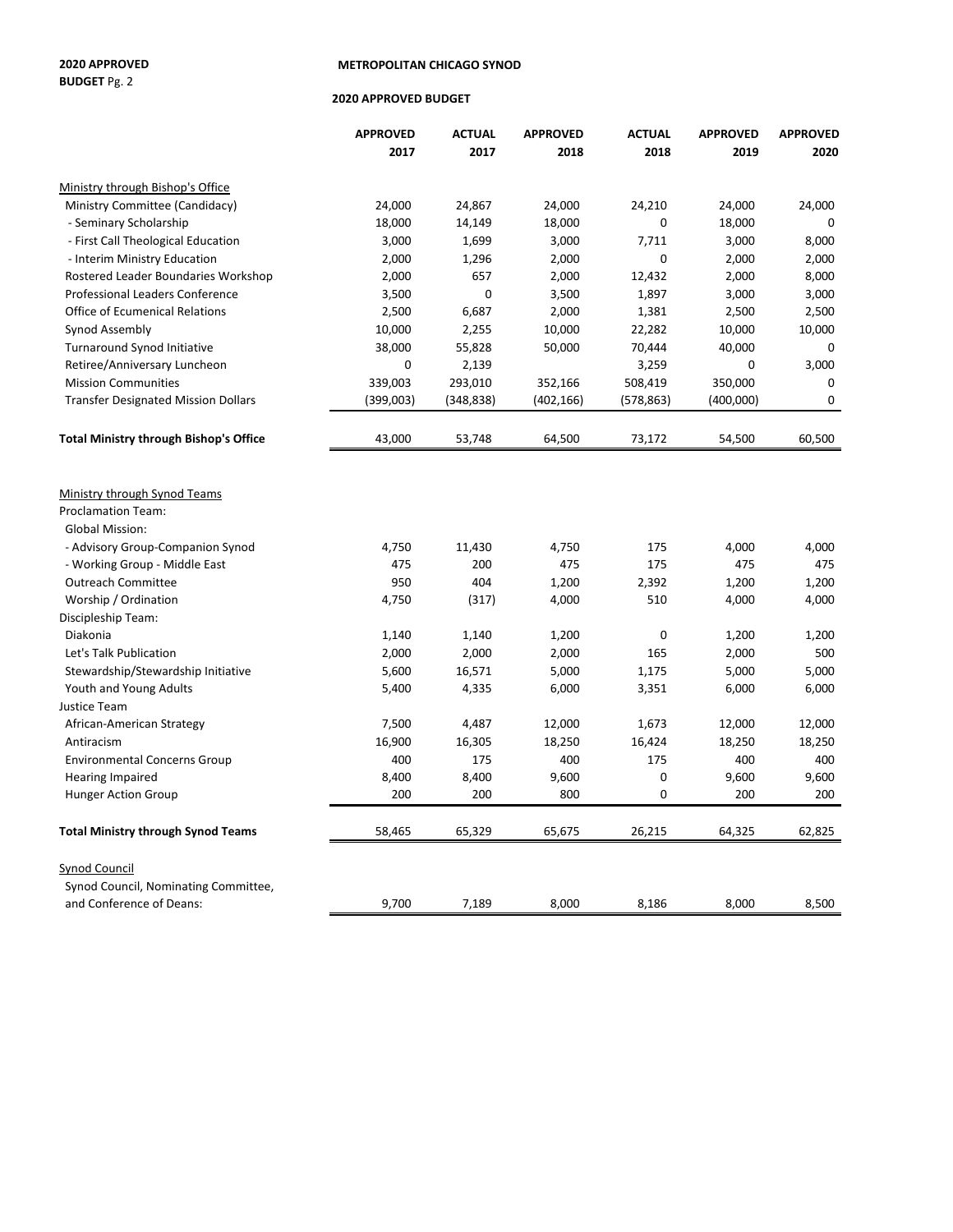#### **2019 APPROVED BUDGET** Pg. 3

#### **METROPOLITAN CHICAGO SYNOD**

#### **2020 APPROVED BUDGET**

|                                       | <b>APPROVED</b> | <b>ACTUAL</b>  | <b>APPROVED</b> | <b>ACTUAL</b>  | <b>APPROVED</b> | <b>APPROVED</b> |
|---------------------------------------|-----------------|----------------|-----------------|----------------|-----------------|-----------------|
|                                       | 2017            | 2017           | 2018            | 2018           | 2019            | 2020            |
| PERSONNEL                             |                 |                |                 |                |                 |                 |
| Bishop & Associates- Salary & Housing | 367,906         | 368,505        | 373,423         | 366,390        | 380,891         | 392,318         |
| - Appointed Staff                     | 22,000          | 32,667         | 24,000          | 36,725         | 24,480          |                 |
| - Quarterly Social Security           | 30,297          | 30,297         | 30,751          | 30,751         | 31,233          | 32,307          |
| - Pension Plan (PORTICO)              | 47,784          | 47,784         | 48,501          | 45,668         | 49,516          | 49,516          |
| - Medical Benefits (PORTICO)          | 108,203         | 79,466         | 98,773          | 72,802         | 104,206         | 104,206         |
| Lay Staff - Salary                    | 303,335         | 304,211        | 307,884         | 274,654        | 314,042         | 323,463         |
| - Pension Plan (PORTICO)              | 36,400          | 36,505         | 36,946          | 33,004         | 37,685          | 37,685          |
| - Medical Benefits (PORTICO)          | 62,541          | 65,132         | 71,645          | 60,761         | 75,585          | 75,585          |
| Employers F.I.C.A.                    | 23,205          | 23,104         | 23,553          | 22,142         | 24,024          | 24,745          |
| Personnel Contingency                 |                 |                |                 |                |                 | 40,000          |
| Less: ELCA Shared Staff               | $-114,522$      | $-115,592$     | $-115,592$      | $-81,803$      | $-115,592$      | $-115,000$      |
| <b>Total Personnel</b>                | 887,150         | 872,079        | 899,885         | 861,094        | 926,071         | 964,825         |
|                                       |                 |                |                 |                |                 |                 |
| <b>Occupancy Expenses</b>             | 11,587          |                |                 |                |                 | 11,000          |
| Electricity<br>Gas                    | 3,980           | 9,538<br>2,826 | 11,960<br>3,481 | 8,592          | 11,000<br>3,400 | 3,400           |
| Alarm                                 | 4,000           | 3,835          | 4,000           | 3,119<br>3,966 | 4,000           | 4,000           |
|                                       |                 |                |                 |                |                 |                 |
| Maintenance & Repairs                 | 18,744          | 14,318         | 19,007          | 18,364         | 19,000          | 19,000          |
| Water & Sewer                         | 600             | 280            | 300             | 658            | 300             | 350             |
| <b>Total Occupancy</b>                | 38,911          | 30,798         | 38,748          | 34,699         | 37,700          | 37,750          |
| <b>Operation Expenses</b>             |                 |                |                 |                |                 |                 |
| <b>Bank &amp; Credit Card Fees</b>    | 5,282           | 4,565          | 5,000           | 4,852          | 5,000           | 5,000           |
| <b>Books &amp; Subscriptions</b>      | 2,500           | 1,294          | 2,500           | 2,009          | 2,200           | 2,200           |
| Cafeteria (Coffee, Tea, etc.)         | 4,000           | 3,398          | 4,000           | 1,984          | 4,000           | 4,000           |
| Computer expenses                     | 7,200           | 11,225         | 7,200           | 10,027         | 7,500           | 18,000          |
| <b>Equipment Leasing</b>              | 6,880           | 9,000          | 9,080           | 9,694          | 9,000           | 10,000          |
| Equipment Maintenance & Repairs       | 3,390           | 613            | 2,598           | 3,160          | 2,500           | 3,000           |
| Janitorial & Plant Maintenance        | 9,274           | 9,092          | 9,450           | 11,444         | 9,400           | 10,400          |
| Misc. Expenses                        | 1,500           | 1,033          | 1,500           | 2,665          | 1,200           | 1,000           |
| <b>Office Supplies</b>                | 6,435           | 8,060          | 6,605           | 7,051          | 7,000           | 7,000           |
| Postage, Messenger, Freight           | 7,500           | 4,074          | 6,700           | 3,572          | 5,000           | 4,500           |
| Printing                              | 1,200           | 398            | 1,200           | 1,436          | 1,000           | 1,200           |
| <b>Synod Communications</b>           | 4,050           | 1,367          | 4,145           | 505            | 4,200           | 2,000           |
| Telephone                             | 17,640          | 9,229          | 9,900           | 10,161         | 9,500           | 10,000          |
| Allocation of copier costs            | $-6,050$        | $-3,808$       | $-3,525$        | 0              | (3,600)         | (3,600)         |
| <b>Total Operations</b>               | 70,801          | 55,567         | 66,353          | 68,560         | 63,900          | 74,700          |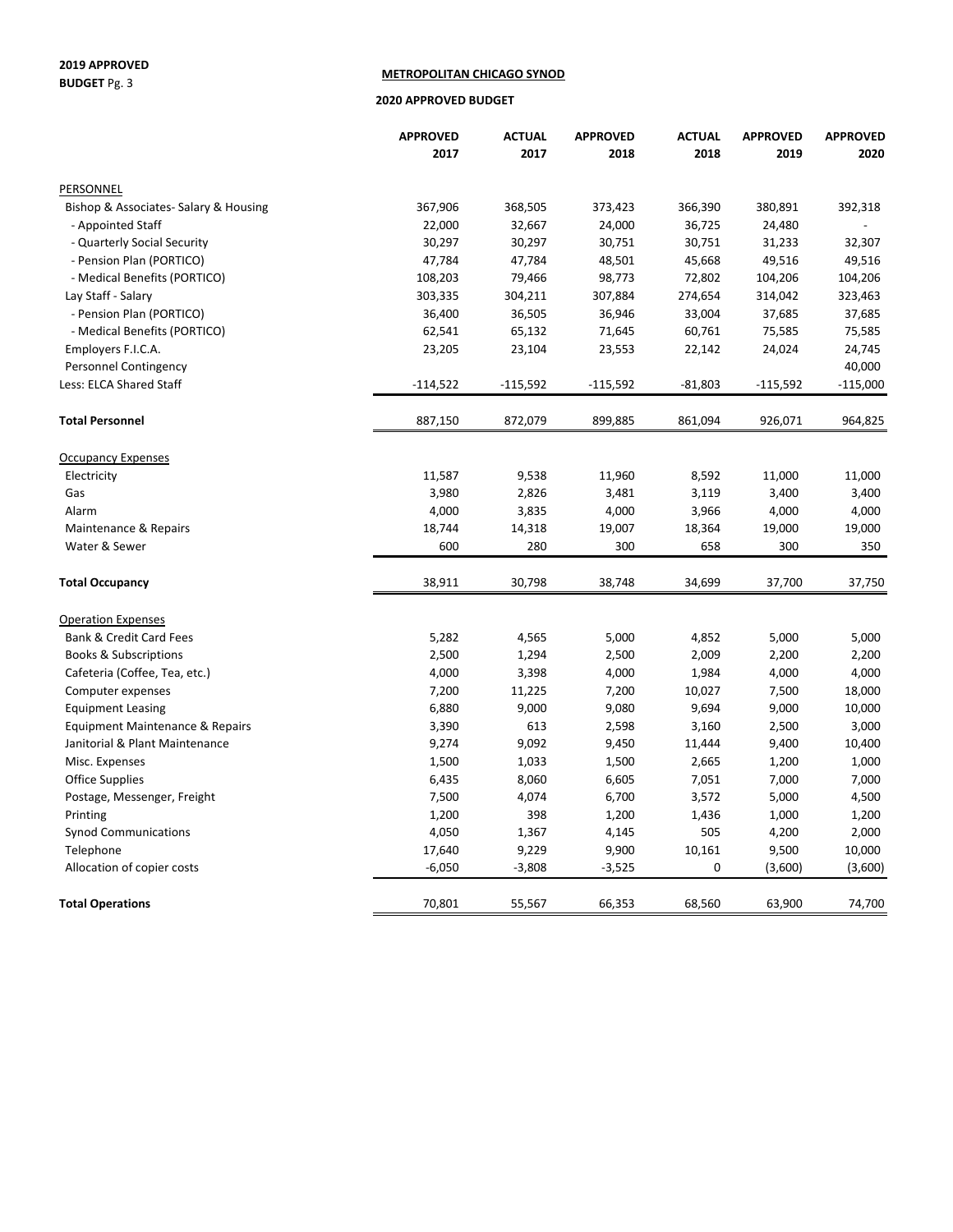**2019 APPROVED BUDGET** Pg. 4

#### **METROPOLITAN CHICAGO SYNOD**

 **2020 APPROVED BUDGET**

|                                                                    | <b>APPROVED</b> | <b>ACTUAL</b> | <b>APPROVED</b> | <b>ACTUAL</b> | <b>APPROVED</b> | <b>APPROVED</b> |
|--------------------------------------------------------------------|-----------------|---------------|-----------------|---------------|-----------------|-----------------|
|                                                                    | 2017            | 2017          | 2018            | 2018          | 2019            | 2020            |
| Insurance, Audit, & Legal                                          |                 |               |                 |               |                 |                 |
| Insurance-General, W/Comp., Risk                                   | 25,127          | 20,556        | 25,050          | 21,227        | 26,000          | 26,000          |
| Audit                                                              | 21,630          | 19,756        | 22,200          | 38,734        | 25,000          | 25,500          |
| Legal                                                              | 9,000           | 15,628        | 9,000           | 1,173         | 9,000           | 9,000           |
| Payroll / Accounting                                               | 2,421           | 1,577         | 2,500           | 1,216         | 2,500           | 2,000           |
| Total Insurance, Audit, & Legal                                    | 58,177          | 57,517        | 58,750          | 62,350        | 62,500          | 62,500          |
|                                                                    |                 |               |                 |               |                 |                 |
| <b>Staff Expense</b>                                               |                 |               |                 |               |                 |                 |
| Gas & Auto Maintenance                                             | 3,618           | 4,930         | 4,205           | 4,405         | 3,500           | 4,500           |
| Travel-Mileage                                                     | 14,239          | 10,286        | 12,626          | 7,546         | 12,000          | 12,000          |
| Travel-Other                                                       | 5,000           | 4,665         | 6,000           | 9,667         | 6,000           | 8,000           |
| Food                                                               | 3,000           | 1,539         | 3,000           | 3,596         | 2,500           | 3,000           |
| Seminars & Continuing Education                                    | 4,000           | 8,084         | 4,000           | 4,642         | 4,000           | 5,000           |
| Telephone Reimbursement                                            | 1,500           | 747           | 1,000           | 811           | 1,000           | 1,000           |
| <b>Total Staff Expense</b>                                         | 31,357          | 30,251        | 30,831          | 30,667        | 29,000          | 33,500          |
|                                                                    |                 |               |                 |               |                 |                 |
| Transfer from Synod Surplus Fund<br>Transfer to Synod Surplus Fund | 0               | 0             | (50,000)        | 0             | 0               |                 |
| <b>TOTAL EXPENSES:</b>                                             | 2,970,000       | 2,837,681     | 2,945,755       | 2,808,986     | 2,980,346       | 2,979,625       |
| <b>BUDGET SURPLUS (DEFICIT)</b>                                    | 0               | 9,115         | 19,245          | $-44,922$     | $-6,346$        | 1,625           |

\* Total does not include Depreciation, Restricted & Designated expenses.